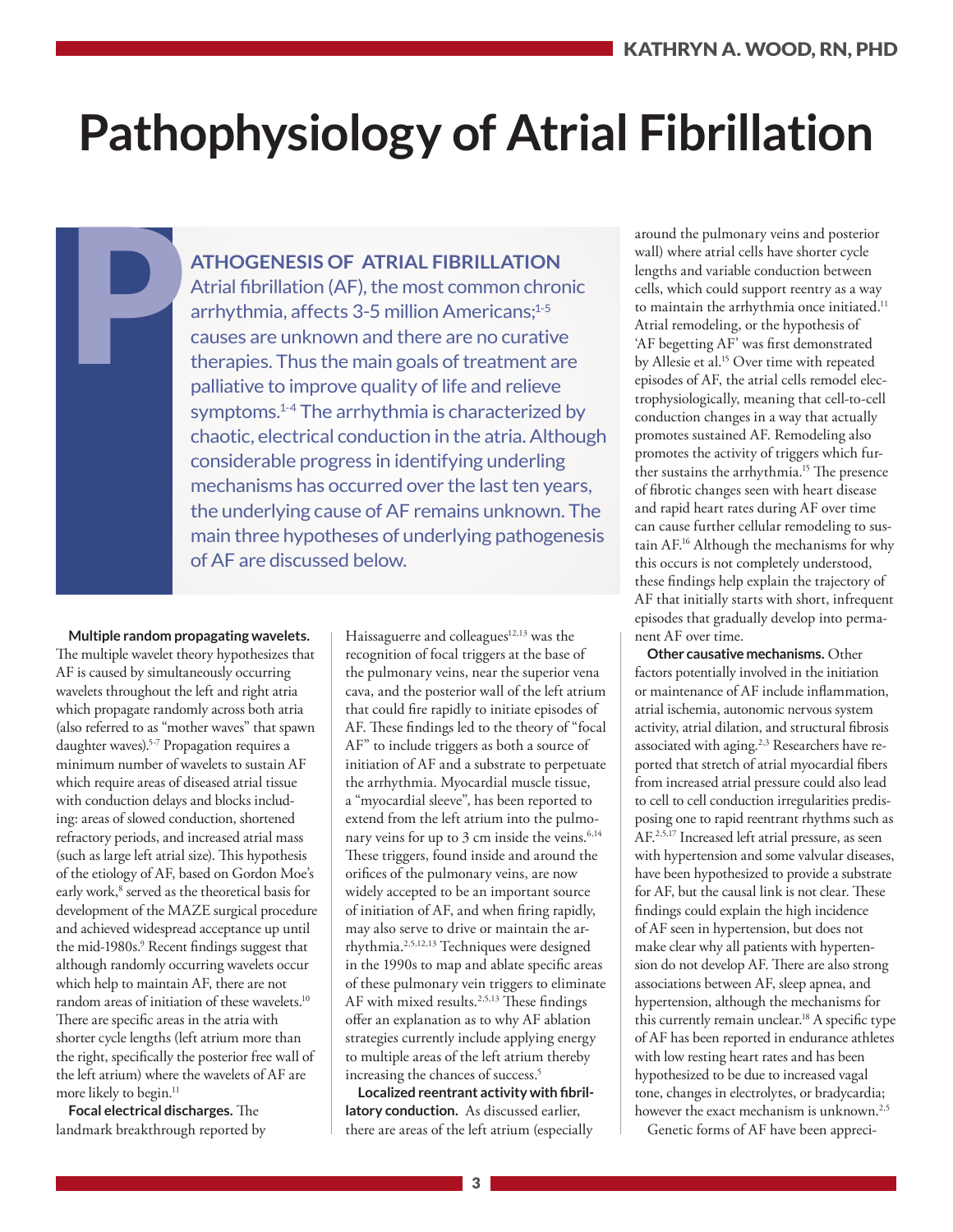ated for many years, but the incidence of this subtype of AF is rare.<sup>2</sup> Over the past decade, population-based studies have suggested that AF is a heritable disease.<sup>19,20</sup> Researchers have uncovered common genetic variants that denote increased susceptibility to the arrhythmia.20,21 The identification of the genetic substrate underlying familial AF will hopefully lead to the development of new therapies in the future that will help diagnose and treat all types of AF.

# RISK FACTORS

**Impact of Age.** The estimated prevalence of AF in the general population is 0.1% to 1%, increasing with age.<sup>2,22,23</sup> By 2030, it is estimated that the number of Americans 65 years of age and older will double.<sup>24</sup> Because of the aging of the population and the increasing prevalence of obesity and other risk factors for AF, the upcoming decade has been described as an "epidemic of AF", emphasizing the importance of AF as a present and future healthcare burden. Miyasaka et al. estimated the number of persons with AF to increase three-fold over the next 38 years, from 5.1 million in 2000 to epidemic proportions of 15.9 million in 2050.<sup>1</sup> Those researchers suggest that 65% of the increase is due to the increased proportion of elderly patients as the population ages over the coming years. The reported increase in incidence

# with older patients was similar to that reported from the Framingham study.<sup>1,22,23,25</sup> Approximately 12-30% of AF has been reported to occur in athletes and younger individuals as "lone AF".2,26 These patients typically have few comorbidities, yet are usually very symptomatic upon presentation.

There is a significantly higher prevalence of AF in men than women in all age categories  $(1.1\%$  in men, 0.8% in women, p<0.001).<sup>22</sup> Researchers from the AnTicoagulation and Risk Factors in Atrial Fibrillation (ATRIA) study (N=17,974) reported that African Americans and Latinos were less likely diagnosed with AF when compared with Whites with rates of 3.6%, 2.5%, and 84.7%, respectively; however the mechanisms behind these racial differences is not known.<sup>2,3,22-24</sup> Others have supported the finding of a lower prevalence of AF in African Americans, Hispanics, and Asians compared to Whites.<sup>27</sup>

**Comorbidities.** It is well known that there are numerous risk factors that pre-dispose patients to AF, such as hypertension, increasing age, ischemic heart disease, heart failure, valvular heart disease, obesity, and diabetes.<sup>2,3,25</sup> Huxley et al<sup>28</sup> reported that modifiable cardiovascular risk factors cause more than half of AF cases, implying that not only will the incidence of AF rise with the increasing prevalence of these risk factors; but it may be an opportunity in the future to

# TABLE. Types of Atrial Fibrillation

| First diagnosed AF         | The new classification developed by the ACC/AHA/ESC 2006<br>Guideline committee and the 2010 ESC Guidelines committee<br>suggests that each patient who presents with AF for the first time<br>should be labeled as "first diagnosed AF", regardless of the duration<br>or frequency of the episodes. <sup>2,5</sup>                                                                                                                                                                           |
|----------------------------|------------------------------------------------------------------------------------------------------------------------------------------------------------------------------------------------------------------------------------------------------------------------------------------------------------------------------------------------------------------------------------------------------------------------------------------------------------------------------------------------|
| Paroxysmal                 | Atrial fibrillation that is recurrent in nature (≥ 2 episodes) and that<br>terminates spontaneously within 7 days is defined as paroxysmal AF. <sup>2,5</sup>                                                                                                                                                                                                                                                                                                                                  |
| Persistent                 | Recurrent AF that is sustained for $\geq 7$ days is defined as persistent. <sup>2,5</sup>                                                                                                                                                                                                                                                                                                                                                                                                      |
| Longstanding<br>persistent | Continuous AF of greater than one year's duration is defined as<br>longstanding persistent. <sup>2,5</sup>                                                                                                                                                                                                                                                                                                                                                                                     |
| Permanent                  | Continuous AF where the presence of AF is accepted by the patient<br>and provider as permanent. This definition represents a joint deci-<br>sion by both patient and physician to cease attempts at restoration<br>or maintenance of sinus rhythm. If symptoms or clinical situation<br>changes and the patient wishes to pursue catheter or surgical abla-<br>tion treatment, the definition of "permanent AF" should be changed<br>to one of the other classifications of AF. <sup>2,5</sup> |
| Asymptomatic AF            | Asymptomatic, or silent, AF is defined as AF without symptoms.<br>Asymptomatic AF is typically diagnosed on routine ECG. <sup>2,5</sup>                                                                                                                                                                                                                                                                                                                                                        |

prevent AF by focusing on reduction of these modifiable risk factors. The AHA's strategic plan emphasizes a focus on "Life's Simple Seven," stressing modification of lifestyle and health risk factors, including blood pressure, weight, glucose, cholesterol, smoking, diet, and physical activity.<sup>3,29</sup>

### CLASSIFICATION SCHEMES

**New definition of Types of AF.** The recently published HRS/EHRA/ECAS guideline<sup>2,5</sup> attempts to standardize our definitions of AF for reports on future clinical and research comparisons. The new definitions have updated the previous way of classifying AF, known as the 3 'P's of AF' as described below in the table. Patients' disease should be classified by the latest pattern of AF during a period of six months prior to presentation to their provider.<sup>2,5</sup> Also recommended is that providers record the patient's perspective of the average duration and frequency of the episodes, how long patients have experienced symptoms of AF, and any drugs the patient may have previously been prescribed to manage the AF.<sup>2,5</sup>

#### **REFERENCES**

- 1. Miyasaka Y, Barnes ME, Gersh BJ, et al. Secular trends in incidence of atrial fibrillation in Olmsted County, Minnesota, 1980 to 2000, and implications on the projections for future prevalence. *Circulation*. 2006;114:119-125.
- 2. January CT, Wann LS, Alpert JS, Calkins H, Cigarroa JE, Cleveland JC Jr, et al., 2014 AHA/ ACC/HRS guideline for the management of patients with atrial fibrillation: A report of the American College of Cardiology/American Heart Association task force on practice guidelines and the Heart Rhythm Society. *Circulation*. 2014;130(23):e199-267.
- 3. Estes III NA, Sacco RL, Al-Khatib SM, et al. American Heart Association atrial fibrillation research summit: a conference report from the American Heart Association. *Circulation*. 2011;124(3):363-372.
- 4. Lloyd-Jones D, Adams RJ, Brown TM, et al. Heart Disease and Stroke Statistics 2010 Update: A Report From the American Heart Association. *Circulation* 2010;121:e46-e215.
- 5. Calkins H, Kuck KH, Cappato R, et al. Heart Rhythm Society Task Force on Catheter and Surgical Ablation of Atrial Fibrillation. 2012 HRS/EHRA/ECAS expert consensus statement on catheter and surgical ablation of atrial fibrillation: recommendations for patient selection, procedural techniques, patient management and follow-up, definitions, endpoints, and research trial design: a report of the Heart Rhythm Society (HRS) Task Force on Catheter and Surgical Ablation of Atrial Fibrillation. Developed